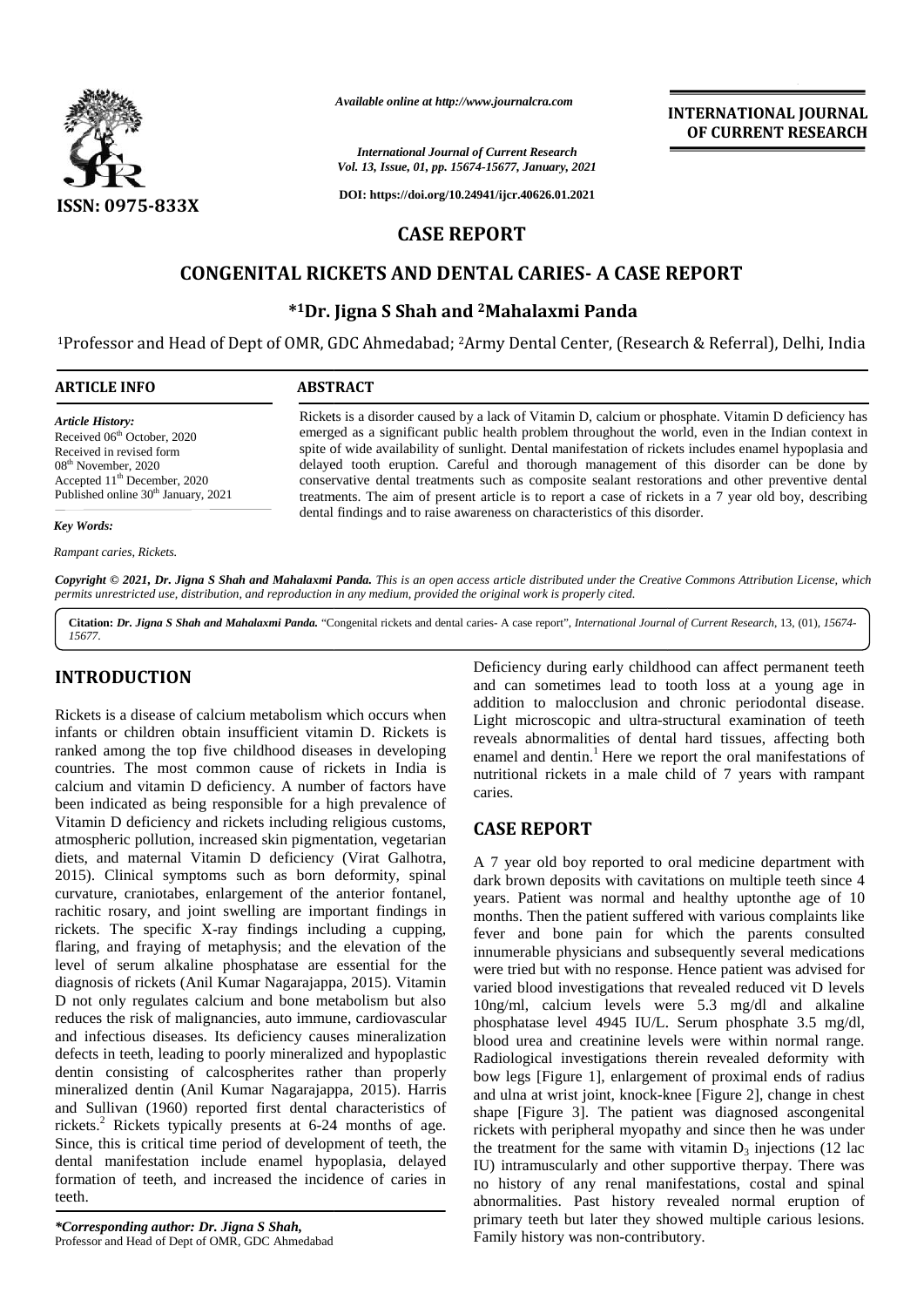

**Figure 1A. Shows bowing of tibia and fibula**



**Figure 1B. Shows bowing of radius and ulna**



#### **Figure 2. Shows knock knee appearance of legs**

When patient visited us he was completely treated for all his systemic manifestations and was under maintenance therapy of vitamin  $D_3$  1000 U sachet once a week and syrup 10 ml BD calcium supplements. His present reports showed vit D levels were improved to 20ng/ml, calcium levels were 9.6 mg/dl and alkaline phosphatise level is 719 IU/L post treatment. On clinical examination, patient appeared pale, lean and presented with short stature, deformed limbs and shape of chest. Intraoral examination revealed generalized erthamatous marginal gingiva.



**Figure 3. Shows change in chest shape**



**Figure 4.**



**Figure 5.**



**Figure 6.**

Hard tissue examination revealed missing 61, 62, 71, 72, 74, Hard tissue examination revealed missing 61, 62, 71, 72, 74, 81, 82 with generalized yellowish staining with multiple severe caries affecting all sufaces of teeth, nopenetration of probe in enamel was noticed. Grade III mobility was elicited with 63,73. We were unable to perform periapical radiography due tohigh non-compliance of the patient. [Figure  $4 \& 5$ ]. Orthopantamogram revealed generalized reducedradiodensity of enamel and dentin with enlarged pulp chambers, in uneruptedmaxillary and mandibular permanent incisors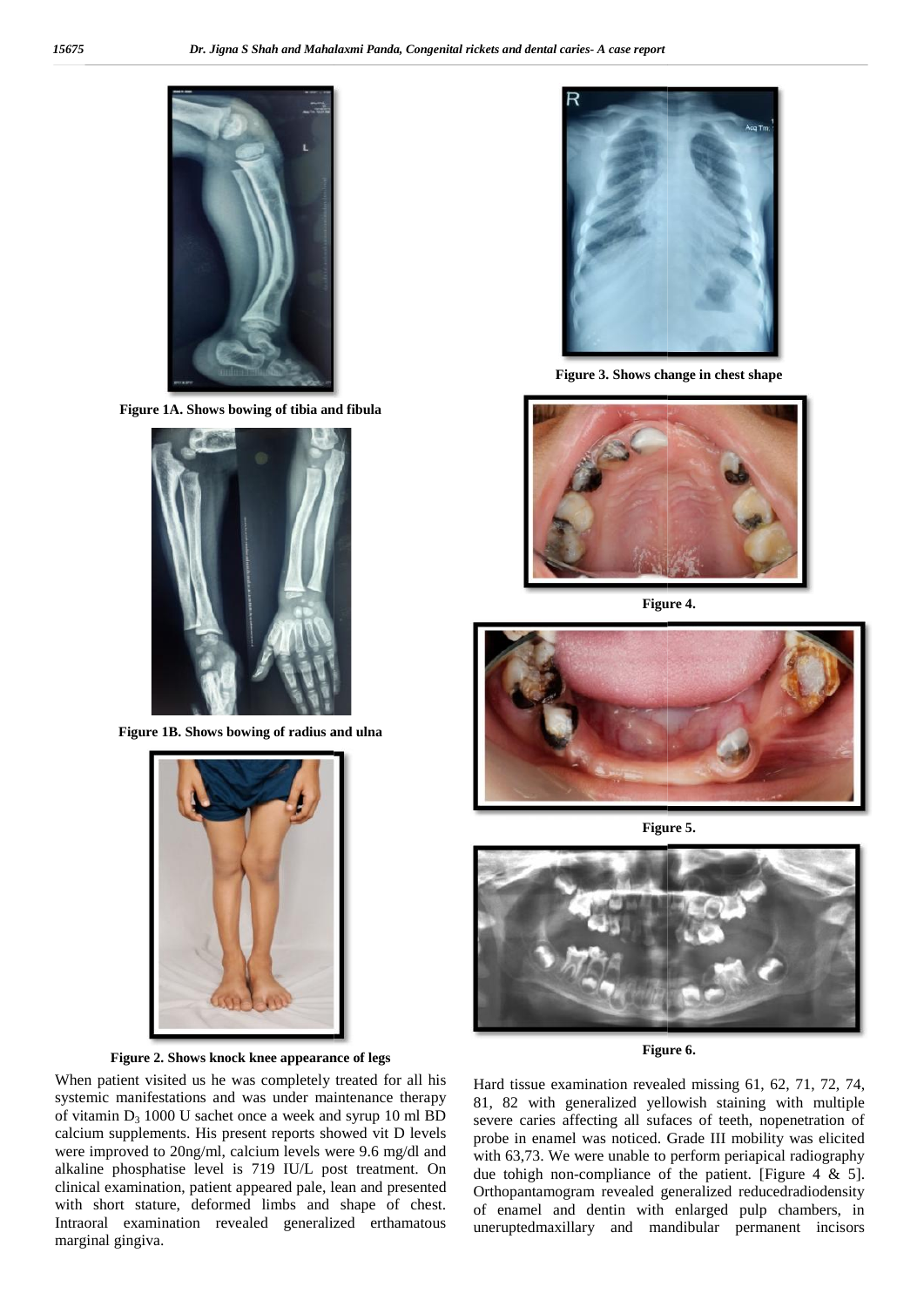follicles. [Figure 6] On the basis of patient'shistory, investigation reports, current clinical and radiographic findings, a diagnosis of vitamin Ddeficiency rickets was made. A differential diagnosis of amelogenesisimperfecta and enamelhypoplasia secondary to calcium deficiency were made. Patient was then reffered for extraction of mobile teeth followed by space maintainence till the eruption of succedenous teeth and root canal treatment followed by stainless steel crowns for hypoplastic, carious teeth.

# **DISCUSSION**

Vitamin D is an essential prohormone that on activation by successive hydroxylationsin liver and kidney, binds to the nuclear vitamin D receptor (VDR) and triggers pathways regulating calcium homeostasis, cell proliferation, and cell differentiation. Low, moderate, and extreme deficiencies are defined as 25-hydroxyvitamin D levels 50 nmol/L, 25 nmol/L, and 12.5 nmol/L, respectively and results in impaired bone mineralization and ossification, leading to rickets, osteomalacia, and osteoporosis.3,4 The current adequate intake value for vitamin D for infants up to 12 months of age is 400 IU.5,6 The prevalence of vitamin D deficiency is 50-90% in the Indian subcontinent, due to dietary or sun light exposure deficiency. Signs and symptoms of rickets often appear at about 8- 10 months of age and manifests as lateral bowing of legs, frontal bossing, enlargement of costochondral junctions, rachitic rosary, genuvalgum with enlargements of proximity of wrist joint. The diagnosis of rickets is made upon complete physical and dental examination, confirmed by biochemical findings inclusive of hypocalcemia, low-circulating 25(OH)D, <sup>The chronologic</sup><br>hypochecephatenic clauded comm ellipties phoenhatese and groundependent. hypophosphatemia, elevated serum alkaline phosphatase and hyperparathyroidism (Weisberg *et al.* 2004) with anteroposterior radiographs of rapidly growing skeletal areas as was seen in our case.<sup>1,5</sup> The probable reasons of the wide spread vitamin D deficiency in Indians could be because of low dietary vitamin D intake, high fiber and phytate intake that depletes vitamin D levels, reduced exposure to sunlight, pollution or reduced exposure of skin to sun light because of cultural and traditional habits like "burkha" or "parda".<sup>7</sup> Commonly, a dietary source of vitamin D for vegetarians is milk, provided milk has been fortified with vitamin D. Milk is rarely fortified with vitamin D in India. The vitamin D content of unfortified milk is very low (2 IU/100 mL). Another concern in India is the rampant dilution and/or adulteration of milk and milk products. Low dietary intake of calcium in conjunction with vitamin D insufficiency is associated with secondary hyperparathyroidism. Indian diet has high phytate content that chelates calcium and iron, and reduce intestinal absorption. Vitamin D is degraded at temperatures above 200 °C. Its thermal stability is inversely related to temperature and time. High prevalence of lactose intolerance in India is a major deterrent pertaining milk consumption, further lowering intake of calcium and vitamin  $D$  in these individuals.<sup>8</sup>

The only source of vitamin D available to the fetus is that which is derived from the mother, and the vitamin freely crosses the placenta, particularly during the second half of pregnancy.<sup>6</sup> In addition to diet, deprivation of fresh air, exercise and sunlight, profoundly alters the metabolism of the child and produces aberration in the growth not only of the bones and teeth, but in probably every tissue of the body.<sup>9</sup>This is probable cause of disease in our patient. Its deficiency during gestation affects primary teeth, whereas during early childhood it affects permanent teeth. Both enamel and dentin

are affected in nutritional deficiency anemia. $3$  In rickets caries is exceedingly common, and hypoplasia, or defective calcification of the enamel, is well marked.<sup>10-11</sup> A hypoplastic condition of the teeth is characterized to the naked eye by a defective formation of the enamel and frequently stunted growth of the teeth. The defect usually extends from the cutting edge and may, in severe cases, involve the whole crown as seen in our case. Usually the depth of the defect is greater in the enamel of incisors and is almost pathognomonic of rickets. Rickets is the only condition which interferes with the deposition of calcium over this prolonged period.<sup>11</sup>Enamel hypoplasia showed a predisposition to those teeth, which were developing at the time of disease most common in primary teeth, and was, the chief factor in bringing about premature decay. Such teeth are more prone to caries because of decreased mineralization.<sup>7</sup>Caries is universal and extensive so that it completely masked the hypoplasia. Naturally the lower teeth, which lie in the well of the mouth, will suffer more seriously from deleterious influences which surround the teeth and decay out of all proportion to the others, due to flattening and grinding of molars and their earlier eruption as seen in our patient. It is to be attributed rather to the main part of the enamel of the crown having been laid down in the first two years of life, when rickety conditions are operative.Also there might be increased the incidence of structural developmental defects (lamellae) that may lead to faster ingress of bacteria leading to an early pulpal involvement and abnormal serum alkaline phosphatase levels might hinder the transition from bud to cap stage. $<sup>1</sup>$ </sup>

The chronological onset ofcrown mineralization is tooth- Consequently, systemicdiseases or intoxications at a givenperiod can affect various teeth differently.In our case tooth lesions were more extensive and mostly affected the whole crown surface of decidous central incisors and first molars. Crown mineralization of primary teeth occurs from gestation to 12 months of age. Given that the crown of the primary second molars mineralizes from the sixth month in utero to 10 to 12 months after birth, this deficiency may have been already present during gestation.<sup>3</sup>Vitamin D deficient children have been found to have retarded eruption. As enamel and dentin formation occur between 4 months in utero and 11 months of age, defects in primary dentition can usually not be prevented. However permanent teeth form after birth and their development could possibly be improved by medication started soon after birth. Abnormal dental development and dentin formation may persist despite therapy.<sup>1</sup>In our case, orthopantomogrm showed well formed and normal radiodensity of permanent premolars and 2nd molars that were formed in post treatment phase. Management includes providing dietary and commercial vitamin D and calcium supplements. The main management strategy for the dental manifestations is the prevention of dental abscesses through prophylactic pulp therapy, pulpotomy, pulpectomy, coverage of molar teeth with stainless steel and restorations with composite and resin cements, topical fluoride applications, pit and fissure sealants, maintenance of good oral hygiene, extraction of teeth with periradicular abscesses and space maintenance for replacement or closure of space.<sup>1</sup>Vitamin D is the drug of choice with calcium supplements which helps to reduce the dosage of vitamin D related compounds required for treatment. Diet analysis and investigation to exclude causes other than nutrition should be undertaken. Treatment continues until there is radiographic evidence of healing and a return to normalplasma